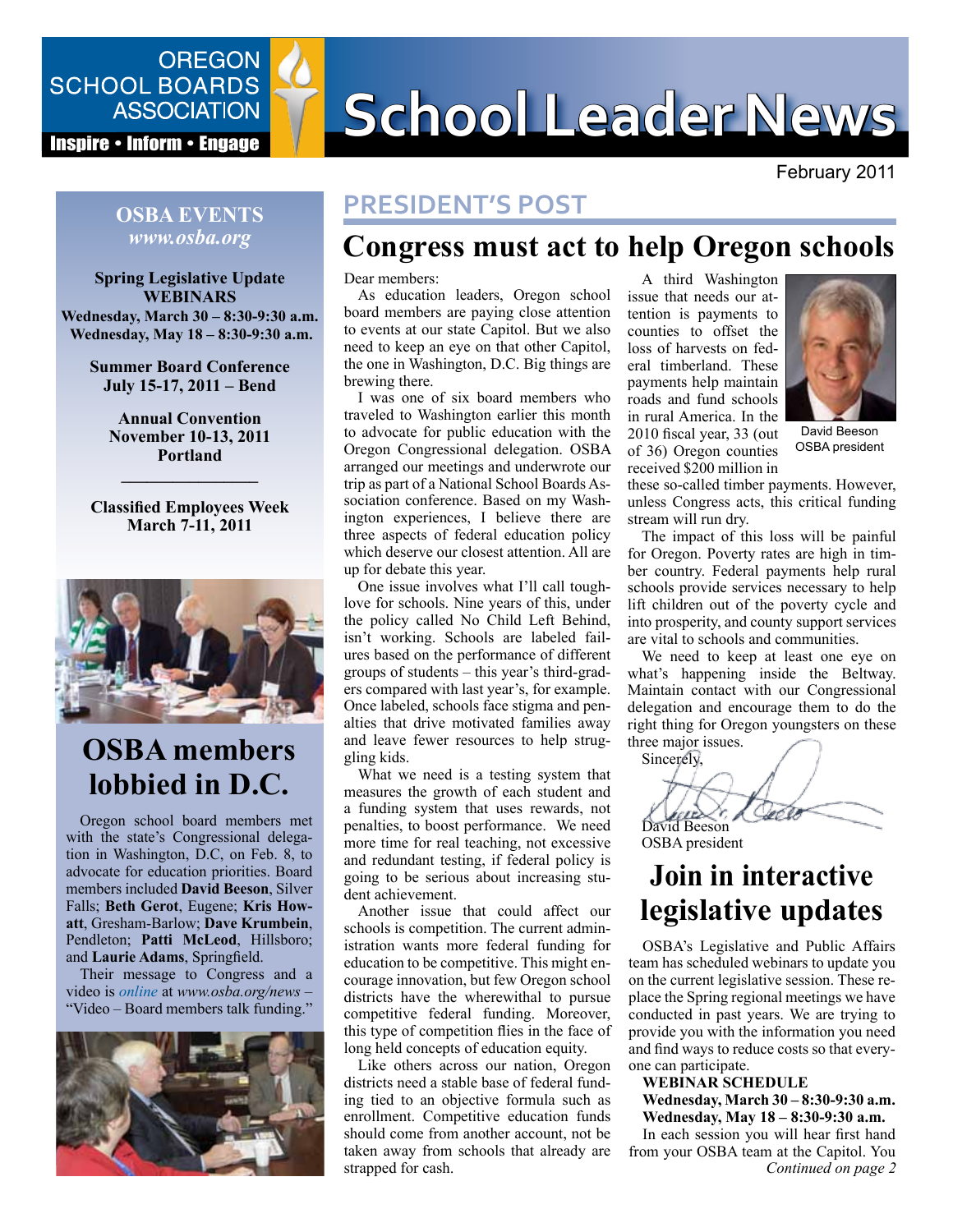**KEEPING YOU IN THE LOOP**

### **Expectations are high for Kitzhaber's Education Investment Team**



Dear members.

This week, Governor Kitzhaber announced the members of his Education Investment Team which includes teachers, superintendents, business leaders, key education advocates – and one current and one former school board member. Nori

Kevin McCann OSBA executive director

Juba, managing partner of Bend Capital Partners, is a board member for the Bend-La Pine SD and Ron Saxton, executive vicepresident of Jeld-Wen and former candidate for governor, served several years on the school board in Portland. The governor will chair the team which is a key part of his goal of providing performance-based education from early childhood through college.

As outlined by the governor (*[www.or](www.oregon.gov/Gov/docs/executive_orders/eo_1102.pdf)[egon.gov/Gov/docs/executive\\_orders/](www.oregon.gov/Gov/docs/executive_orders/eo_1102.pdf) [eo\\_1102.pdf](www.oregon.gov/Gov/docs/executive_orders/eo_1102.pdf)*), the team's assignment will be the creation of a new investment and budget process for education in Oregon. Early Learning Design and Performance-based Budget Design working groups will develop key issues and report to the team by May 31, 2011. Those reports will then be vetted by

#### **Leadership class met with senators**

OSBA's Leadership Oregon class met with Senator Suzanne Bonamici (D-Beaverton) and Senator Ted Ferrioli (R-John Day) as part of their advocacy training.



Bonamici

Both senators addressed the tough

realities of state revenues and stressed the important role school board members and other education advocates play in explaining district concerns to legislators. Board members need to talk to representatives from across the state and communicate with their communities to counter misconceptions about public education and funding.

the public and stakeholder groups prior to the February 2012 legislative session.

At the OSBA/COSA joint legislative conference, Feb. 21, Kitzhaber's education policy advisor, Nancy Golden, spoke to a crowd of about 100 school board members and superintendents. Golden, the superintendent of Springfield Public Schools, outlined the governor's plans for an education system that focuses on key "leverage points," including first, second, ninth and twelfth grades. Golden also said the state needs to expand online learning options.

Meanwhile, momentum is building in Congress to reauthorize the Elementary and Secondary Education Act (recently known as No Child Left Behind) with significant modifications. The administration wants punitive components of the law changed to provide additional resources to the lowest performing schools and reward success. OSBA will keep you informed and advocate for Oregon as this process moves forward. Sincerely,

Kevin McCann, OSBA executive director

#### **Webinars** – *continued from page 1*

can ask questions directly while online so you get the answers you need in real-time. Registration information will be in next month's newsletter.

Key issues are taking shape that will impact schools in the next biennium. First and foremost, of course, is the budget – and we are all waiting to find out how much money will be available for schools and where we will have to make cuts. A number of finance bills are under consideration that will also affect the bottom line for districts, including:

- Revisions to relationships between ESDs and districts that are designed to give more discretion to the district in contracting services
- Kicker reform that could help stabilize funding in the future
- Changes in public contracting law
- Revisions in calculations of transportation grants
- Changes to State School Fund distributions

There are bills on the horizon that will affect school programs, governance and operations, as well as PERS reform discussions, collective bargaining issues and much more.

We will also focus on federal issues that are of great concern for education in Oregon. (See article, page 1.)

## **Research and training align to improve student achievement**

OSBA's Leadership Institute has some precious metals for nearly 150 school board members. These are the folks who are just one or two courses away from earning their Bronze Awards for leadership training.

There are several ways to complete the missing coursework. OSBA's Online Learning Center offers most of the Bronze level courses. This July, OSBA's Summer Board Conference will offer all the Bronze level courses and several Silver and Gold level courses as well.

If you have questions about what courses you may be lacking, or other alternatives such as in-district workshops that will satisfy requirements, contact Steve Lamb, *[slamb@osba.org](mailto:slamb@osba.org)*, or Jennifer Saldivar, *[jsaldivar@osba.org](mailto:jsaldivar@osba.org)*, or call 800-578-6722 or 503-588-2800.

The Leadership Institute bases individual learning requirements on established best practices and research from the latest Lighthouse Project. This initiative has identified what school boards can do to support student achievement – and what training board members need to be able to do this well.

The Bronze, Silver and Gold achievement levels recognize participation in a learning path that is focused on leading districts, working successfully with superintendents, creating positive learning environments and increasing student success.

For example, one of the best ways for board members to meet the training requirement in data-based decision-making is to arrange an in-district workshop with OSBA staff. "A Systems Approach to Student Achievement" is funded through a grant from the Oregon Department of Education, so there is no cost to the district. Understanding how student performance results can help close the achievement gap is an essential tool for good district leadership. Contact Peggy Holstedt, *[pholstedt@osba.org](mailto:pholstedt@osba.org)*, or Rick Stucky, *[rstucky@osba.org](mailto:rstucky@osba.org)*, to arrange training for your board.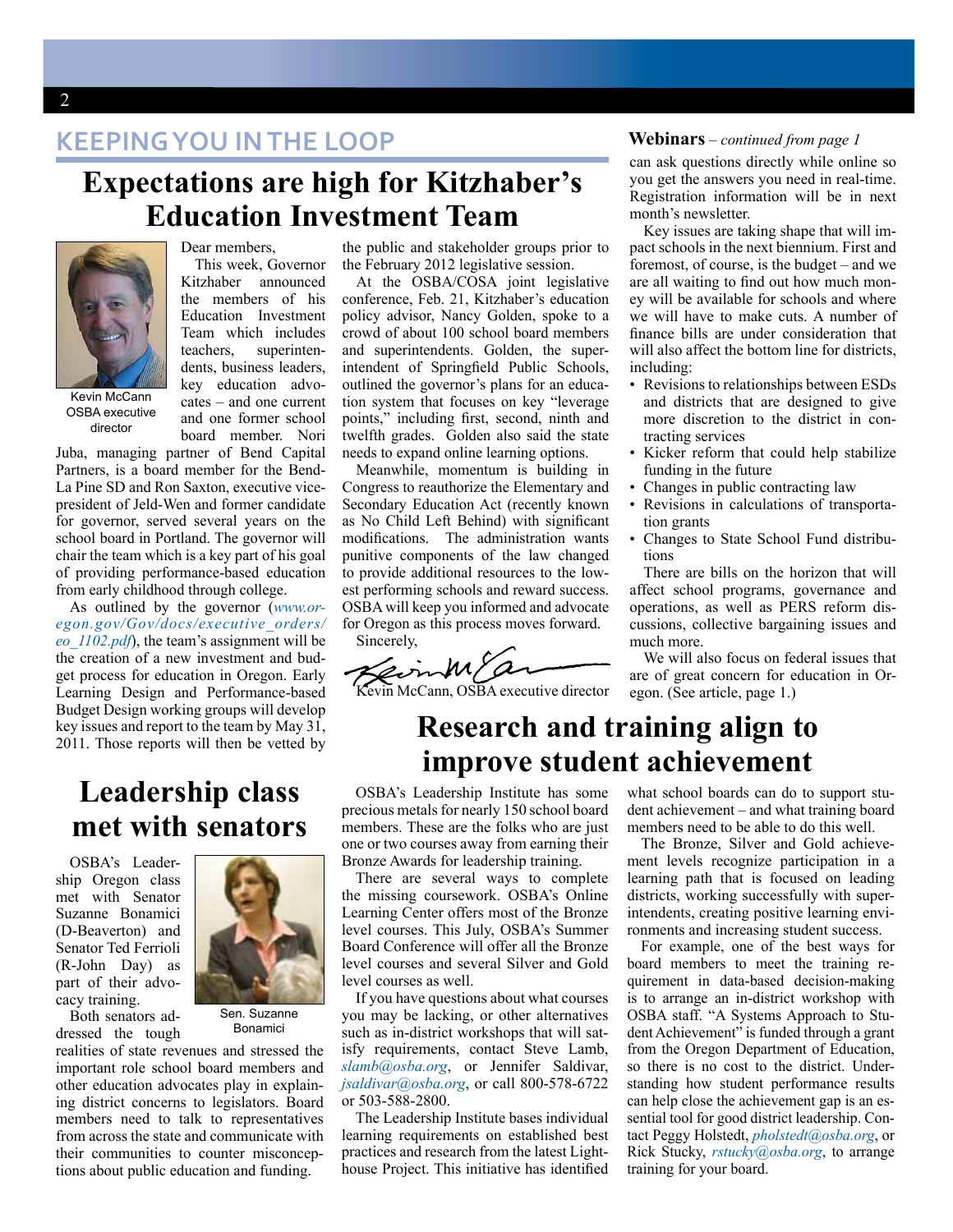# **USDOE website gives easy access to state and national education data**

The U.S. Department of Education launched a new website which provides convenient and transparent access to key education data in one location.

Data is accessed through a "dashboard" that tracks 16 indicators ranging from participation in early childhood education, completion of postsecondary education, teacher education and evaluation, equity in spending and student performance – that can all be sorted by state or for the nation. Data can be viewed in several ways and levels of detail and in comparison to other states. Reports can be downloaded for analysis and comparison with our own state education indicators.

According to the USDOE introduction, the Education Dashboard is "meant to spur and inform conversations about how to improve educational results . . . among families, teachers, administrators, policymakers, the business community and other stakeholders."

President Obama has set a goal for the nation of having the highest proportion of college graduates in the world. The Dashboard presents information in four areas that are critical to achieving the President's goal and tracks progress in each of these areas in the nation's public schools.

This is a powerful tool for examining our education system and we recommend you take some time to explore the site. As national education reforms like Common Core State Standards go into effect, this kind of access to information will be invaluable.

 Read more about the Dashboard (*[http://](http://dashboard.ed.gov/about.aspx) [dashboard.ed.gov/about.aspx](http://dashboard.ed.gov/about.aspx)*), explore the data (*[http://dashboard.ed.gov/dashboard.](http://dashboard.ed.gov/dashboard.aspx) [aspx](http://dashboard.ed.gov/dashboard.aspx)*), and use it in your discussions of how to improve Oregon's schools.

#### **OSBA is soliciting convention workshops**

Mark your calendars and plan to participate in OSBA's 65<sup>th</sup> Annual Convention, November 11-13, in Portland. On Friday and Saturday, the convention will feature two full days of informative and stimulating workshops for board members and superintendents.

OSBA is soliciting workshops focusing on successful programs in your district and we invite you to submit your proposals online now.

Topics of particular interest include those centered on the successful implementation of technology in schools, ESDs and community colleges, such as:

- Interactive technologies in curriculum and instruction
- Using technology for higher student achievement
- Technology in the boardroom
- Technology and special needs students
- Virtual education in Oregon schools
- Social media and community engagement



© Oregon School Boards Association Kevin McCann, executive director **ASSOCIATION** Dori Brattain, deputy executive

 director, editor Judy Bennett, graphic designer, copywriter Bill Dixon, copywriter Diane Efseaff, assistant Dan Peterson, printing manager

We are also looking for non-technology themed topics as well, particularly programs that have been successful in advancing student achievement and promoting equity in education.

This year's Convention format provides for both 75-minute and 30-minute workshop presentations. Please contact Steve Lamb at  $slamb@osba.org$  or 800-578-6722 if you have questions.

Proposals can be submitted online at *<www.osba.org/AC>*. The deadline for submissions is May 13, 2011.

#### **Budget committee prep**

OSBA provides customized, in-district training for budget committees. This will be a difficult year to manage budgets and it is essential for budget committees, boards and superintendents to understand the responsibilities and authority of the budget committee. For information and to schedule a training session, contact Betsy Miller-Jones, *[bmillerjones@osba.org](mailto:bmillerjones@osba.org)*.

OSBA's publication, *The Budget Committee Handbook,* is currently in the final stages of being revised and should be available by mid-March. It is a concise and indispensible guide to the work of budget committees. To order, go to *[www.osba.org/](www.osba.org/pubs) [pubs](www.osba.org/pubs)* or contact Diane Efseaff, *[defseaff@](mailto:defseaff@osba.org) [osba.org](mailto:defseaff@osba.org)*. Cost: \$2.50 each plus shipping.

#### **BEST PRACTICES:**  *Limiting liability*

## **BOLI/civil rights complaints on the rise**



In the past few months, PACE pre-loss attorneys have received a number of calls re-

lating to complaints of gender discrimination, retaliation, civil rights violations and special education issues. In the midst of uncertainties about employment stability, these issues signal increased stress in the workplace.

PACE coverage includes free legal consultation and help with response to complaints. As a PACE member, you are entitled to **\$1,000 in free legal consultation per incident.** PACE offers legal help to guide you in situations that could become lawsuits and helps cover defense costs. Call PACE as soon as you receive notice of a complaint. PACE can assist with investigations and follow up to minimize liability and resolve disputes. In situations that may lead to employee discipline or termination, PACE waives the deductible when you consult one of its attorneys *before you take action*.

To help avoid situations that lead to complaints, PACE offers free training for superintendents and managers. To schedule a skill-building session for your district, contact Lisa Freiley, *[lfreiley@osba.org,](mailto:lfreiley@osba.org)*  503-588-2800.

### **PACE matching funds distributed**



Scott Neufeld PACE loss-control manager

make students and school employees safer – especially when school budgets are so

The PACE Partners in Prevention Matching Safety Fund presented \$55,705 in matching grants distributed among 34 school districts, ESDs, community colleges and charter schools.

"We're pleased we could assist with so many projects that

*Continued on page 4*